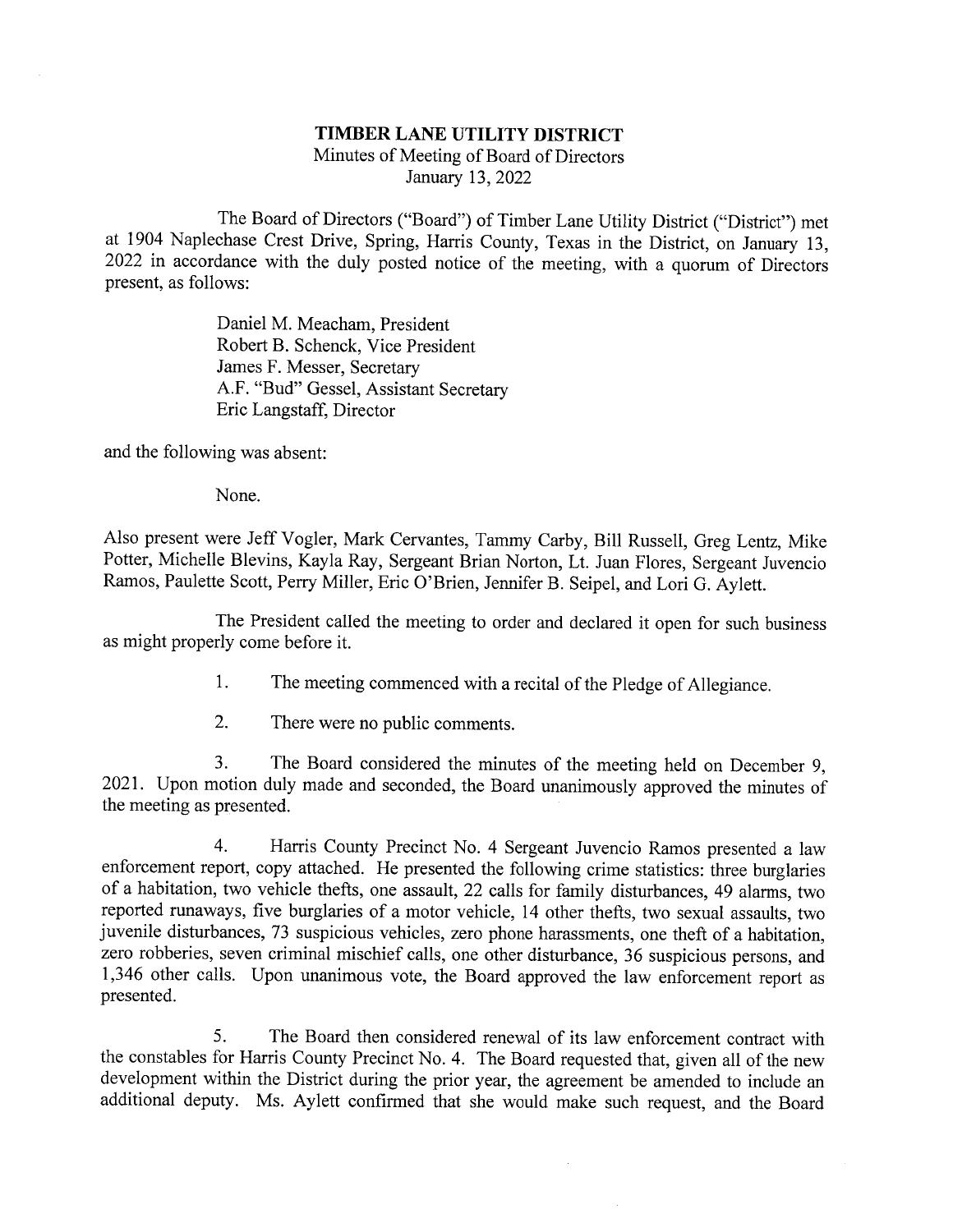approved the Interlocal Agreement contingent upon its revision to include 12 deputies and two sergeants.

6. Tammy Carby presented a tax assessor/collector's report, copy attached. The District's 2020 taxes are 98.12% collected, and its 2021 taxes are 63.34% collected. There were 22 checks and two wire transfers presented for approval. Upon unanimous vote, the Board approved the tax assessor/collector's report as presented.

7. There was presented the attached Order Adopting Residence Homestead Exemption for Persons Sixty-Five or Older or Disabled. The attorney noted that, in previous years, the Board authorized an exemption of \$25,000 for each homestead of disabled or financial advisor, regarding the District's ability to increase the exemption offered, the Board unanimously voted to increase the above-referenced exemption to \$35,000 and adopted an Order reflecting such exemption.

8. There was presented the attached Order Levying Additional Penalty for Delinquent Taxes. The order levies a 20% penalty on 2021 delinquent taxes for business personal property on April 1, 2022 and for real property on July 1, 2022. Upon motion duly made, seconded, and unanimously carried, the Order was adopted as presented.

9. Jeff Vogler and Mark Cervantes presented the engineer's report, copy attached. With regard to the sanitary sewer rehabilitation project at Aldine Westfield and Ciderwood, Mr. Vogler reported that he is soliciting bids for the repairs noted in the TV work provided by Source Point.

As for the wastewater treatment facility expansion project, the engineer noted that the Board must make a decision as to whether it should continue use of its current ultraviolet disinfection system or modify the system to use chlorination and dechlorination methodology.

With regard to the site for Water Plant No. 5, Mr. Vogler stated that a public hearing on the plat is scheduled for February 3, 2022.

The engineer requested authorization to proceed with a traffic signal warrant study for the trail crossing Hirschfield Road at Sandpiper Trails.

As for the fire tower at Cypress Creek Park, the engineer stated that they are investigating possible stmctural engineering issues.

In connection with the repairs to well no. 3 at Water Plant No. 3, the engineer presented and recommended approval of Pay Application No. 2 and Final in the amount of \$246,561.00 to C-C Water Well Services.

The engineer also discussed with the Board a variety of other pending matters,<br>including the potential annexations of a tract off of Otto Road and at 3610 Treaschwig. After<br>some discussion, the Board stated that it was unl feasible.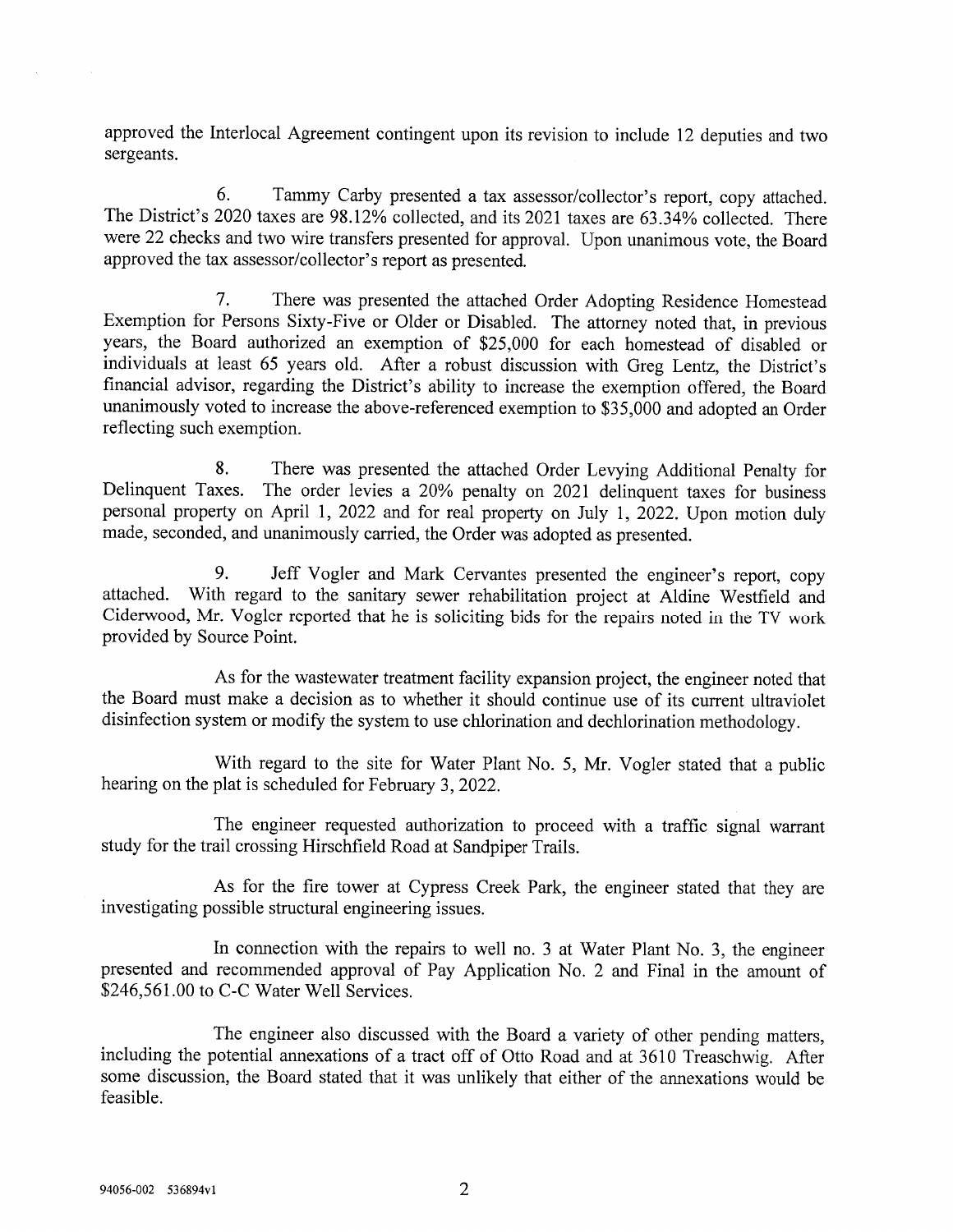Lastly, the engineer presented a letter inquiring as to whether the District had any objections to a new plat filed for the Serano tract. The Board confirmed that it did not object to the plat and requested that the engineer submit a letter stating same.

After discussion, upon unanimous vote, the Board approved the engineer's report, including all pay applications and requests for authorization, as presented.

10. The Board then considered the conveyance of an aerial easement to Centerpoint Energy for the operation and maintenance of electrical facilities within the District. After a brief discussion, the Board unanimously approved the easement as presented.

11. The Board then considered a Resolution Authorizing the Use of Surplus Funds, whereby the District would use \$246,561.00 in surplus construction funds from its Series 2015A and 2016 bond sales to perform certain rehabilitation work at water well no. 3. The Board discussed that such use of surplus funds under these circumstances is authorized by the Texas Administrative Code. Accordingly, upon motion duly made, seconded, and unanimously carried, the Board approved the resolution as presented.

12. Bill Russell presented a bookkeeper's report, copy attached. Upon unanimous vote, the Board approved the bookkeeper's report as presented and authorized payment of the checks listed thereon.

13. The auditor presented a Supplemental Developer Reimbursement Agreed Upon Procedures Report, whereby D.R. Horton is entitled to \$107,430.85 in reimbursement. After discussion, the Board approved the report as presented and authorized payment to the developer.

14. There was no developer's report.

15. Mike Potter presented an operator's report, copy attached. The District served 7,455 connections and had water accountability of 92.51%.

Mr. Potter reported that twenty-five bacteriological samples were taken, and all were acceptable. He noted that the District's wastewater treatment plant experienced elevated levels of E. Coli and copper, as were present in its samples in December.

Mr. Potter then discussed the Board engaging a third party to assist with the maintenance of the District's ultraviolet light system at its wastewater treatment plant. He stated that his company would operate the system but does not have the personnel qualified to maintain it.

Mr. Potter reported that employees for D.R. Horton have damaged some District facilities during construction. His office is tracking the cost of the damage caused and will bill D.R. Horton.

Mr. Potter reported on routine maintenance for the previous month.

There were no requests for payment plans.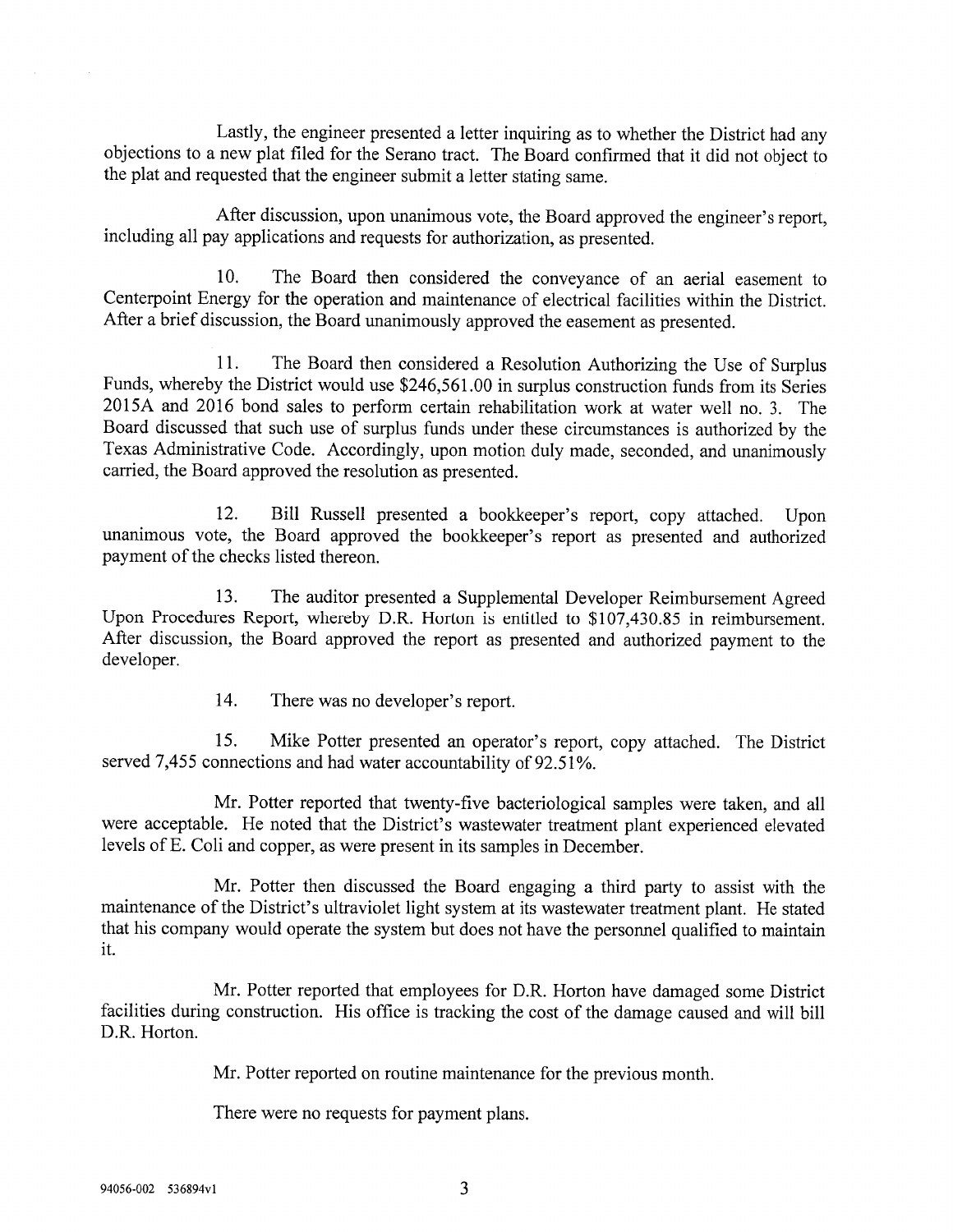Upon unanimous vote, the Board approved the operator's report as presented.

16. The operator requested that consideration of the operator's contract be tabled until next month.

17. Perry Miller presented a report on behalf of Champions Hydro-Lawn, noting that most of the District's drainage and detention facilities are in good shape. He stated that he will bring proposals for a few small repairs

18. There were no hearings on violations of District rules.

19. Director Gessel presented a report on the District's parks and recreational facilities, copy attached. He noted that a birding class was held on January 29, 2022 at the Timber Lane Community Center. He also stated that parks report as presented.

20. The Board discussed a Joint Participation Interlocal Agreement, whereby<br>the District would convey certain property to Harris County in exchange for compensation and<br>certain improvements to the culvert crossing at Caspe

21. The Board considered the attached Order Authorizing Filing Application<br>for Approval of Texas Commission on Environmental Quality and Issuance of \$15,800,000 in<br>Bonds. Greg Lentz reviewed with the Board a cash flow anal

22. There were no rewards for citizen information.

23. The Board discussed Texas Tax Code Section 26.18 compliance. The attorney advised that pursuant to recently enacted Senate Bill 2, the District is required to make certain information about the District available on a current budget to the prior year's budget, the current and prior two years' debt service and<br>maintenance tax rates, the proposed current year tax rate, and the current audit. The document<br>will be required to be amended sev

24. There was presented the attached Order for Election of Directors. The attorney noted that if an election were required to be held, it would be held on the uniform election date of Saturday, May 7, 2022. Upon unanimous